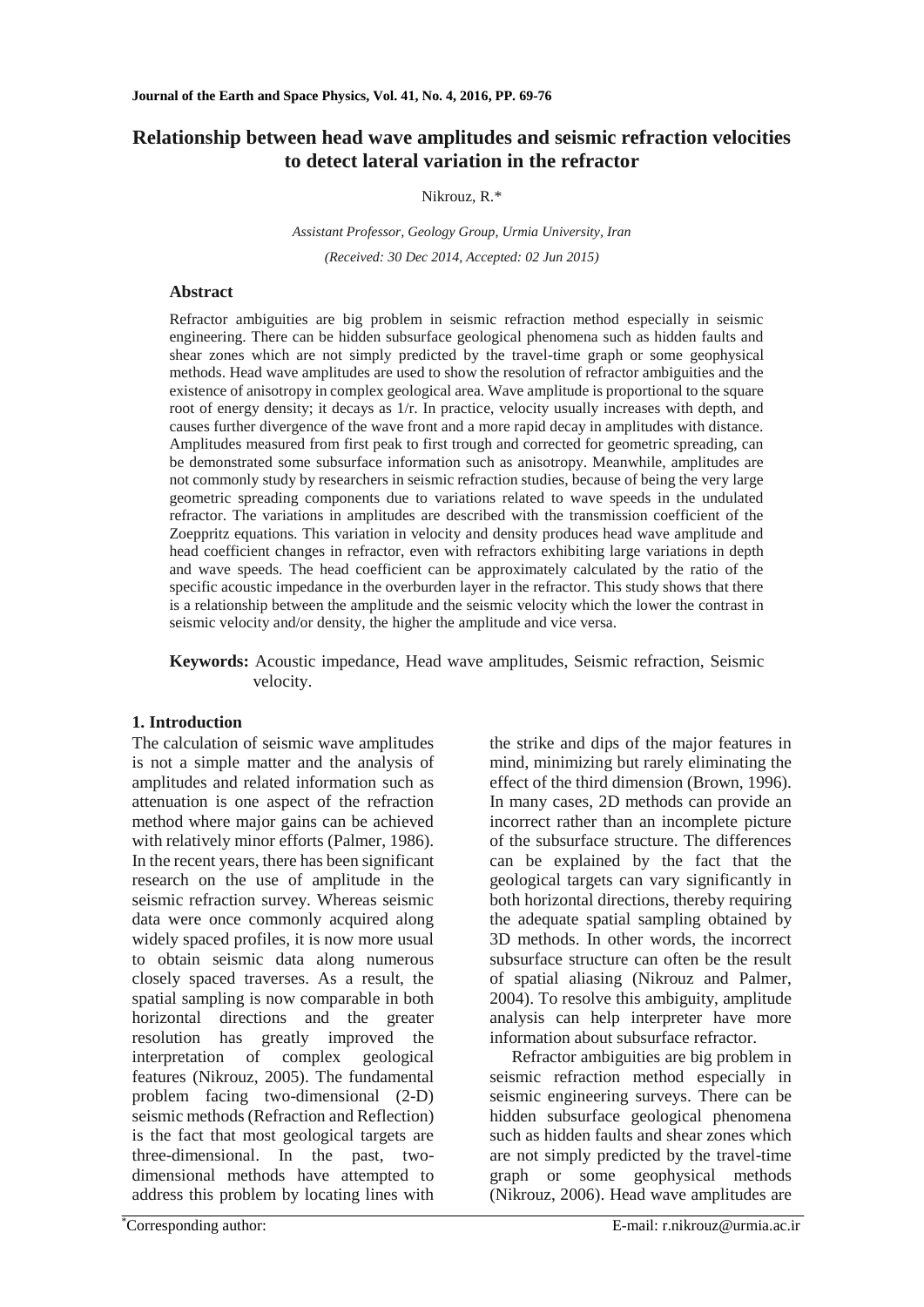used to show the resolution of refractor ambiguities and the existence of anisotropy to generate pseudo-geological maps. The geological map traditionally has been one of the most important domains for visual summarizing of geological information. The reasons for this are that geological data have<br>traditionally been acquired through traditionally been acquired through examination of various sites, exposures, and etc. on the earth's surface and, therefore, the geological map is a self-evident summary of these activities. Furthermore, many geological processes take place in the near surface region, and therefore, it is frequently more convenient to conceptualize the horizontal domain (Nikrouz, 2005).

Amplitudes of refracted arrivals have always been observed when processing seismic data. In the past, the researchers were mainly concerned about their existence and not their magnitude since the objectives of seismic surveying were structural (Brown, 1987). Amplitudes are not commonly used in seismic refraction studies, because the very large geometric spreading component is dominated any variations related to wave speed in the refractor. It should be noted that the processing of the first-arrival amplitudes are useful in seismic refraction studies because they can indicate the gross velocity model and facilitate the convenient detection of the amplitude variations related to changes in the seismic velocities in the refractor (Palmer, 2001a). As Palmer (2001b) concluded, the higher the contrast in the refractor wave speed, the lower the head wave amplitude and vice versa. The expression to calculate the amplitude of the head wave for a thick refractor with a plane horizontal interface is presented by Heelan (1953) and Werth (1967) as below:

Amplitude= KF (t) / (rL 3 ) 1/ 2 (1)

where K is the head coefficient (constant dependent upon the elastic parameters), which is a function of the contrasts in seismic velocities and/or densities between the upper layer and the refractor. F (t) is the displacement potential of the incident pulse, r is the source to receiver distance, and L is the distance the wave has traveled within the refractor.

The geometric spreading is defined as the component of the variation in the amplitude of the refracted arrivals which can be attributed solely to the shot-to-receiver distance (Palmer, 2006):

Geometric spreading component =

$$
1/((rL^3)^{1/2})
$$
 (2)

For most shallow seismic refraction surveys, the geometric spreading component is dominated on the head wave amplitude.

Thus, it must be removed in order to detect the amplitude variations related to changes in refractor. The expression for K given by Werth (1967) is:

| $K =$ |                                                                         | (3) |
|-------|-------------------------------------------------------------------------|-----|
|       | $2\rho\chi\gamma[\lambda_1(1+2m\gamma^2)+\lambda_2(\rho-2m\gamma^2)]^2$ |     |

$$
\frac{2\mu\lambda\left[\nu_{1}(1+2m\gamma^{2})+\nu_{2}\sqrt{\nu^{2}-2m\gamma^{2}}\right]}{(1-\gamma^{2})^{1/2}[\gamma^{2}(1+2m\gamma^{2}-\rho)+\rho\chi\lambda_{2}+\chi\lambda_{1}(1+2m\gamma^{2})^{2}]^{2}}
$$

where,  
\n
$$
\gamma = V_{P1}/V_{P2}
$$
\n
$$
\rho = \rho_1 / \rho_2
$$
\n
$$
m = \rho (V_{S1}^2 / V_{P1}^2) - (V_{S2}^2 / V_{P1}^2)
$$
\n
$$
\chi = (1 - \gamma^2)^{1/2}
$$
\n
$$
\lambda_1 = (V_{P1}^2 / V_{S1}^2 - \gamma^2)^{1/2}
$$
\n
$$
\lambda_2 = (V_{P1}^2 + V_{S2}^2 - \gamma^2)^{1/2}
$$

 $V_{P1}$  = compressional wave speed in upper media

 $V_{s1}$  = shear wave speed in upper media

 $\rho_1$  = density in upper medium, and similarly for the lower medium 2.

For strong contrasts in wave speeds, i.e. for

$$
\gamma \longrightarrow 0, \qquad K \rho \gamma = \rho_1 V_{p1} / \rho_2 V_{p2} \qquad (4)
$$

The evaluation of K for a selected set of elastic parameters shows that the amplitude can be decreased as the contrast in the seismic velocity between two media is increased (Cerveny and Ravindra, 1971; O'Brien, 1967). Meanwhile, as Palmer (2001a) showed the simplified relationship between amplitudes and the specific acoustic impedances takes no account of variations in shear wave speeds, attenuation, or diffractions which constitute a large proportion of the refracted signal with irregular interface.

Furthermore, Palmer (2001a) indicated that the head coefficient is proportional to the ratio of the specific acoustic impedance, which is the product of the seismic velocities and densities, in the overburden and the refractor. Therefore, if the detailed lateral variations in the refractor velocities can be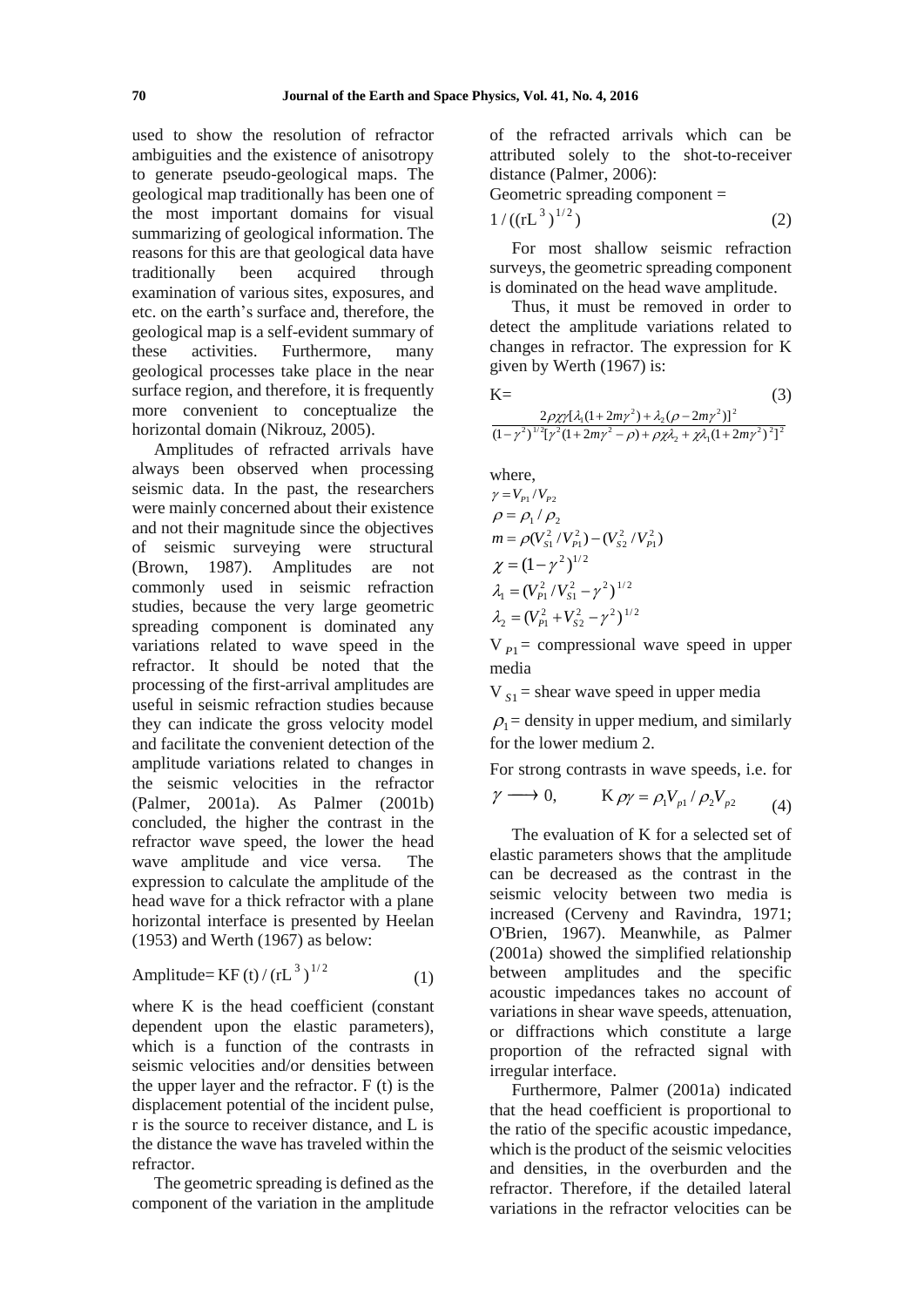resolved with the travel time data, then it is likely that the derivation of a model of the lateral variations are in the bulk in-situ densities from the amplitude data.

## **2. Data acquisition**

The study area is situated on the southern margin of the Gunnedah and Surat Basin both of which overly the western margin of Lachlan Fold Belt, in the Spicers Creek Catchment (NSW), in southeastern Australia. The seismic data were recorded with the Australian National Seismic Imaging Resources (ANSIR) 360-trace ARAM-24 seismic system and IVI MiniVibrator. Survey geometry (Fig. 1) consisted of four parallel receiver lines 10 m apart. Each line is consisted of 29 threecomponent geophones (GS-20DM, natural frequency 14 Hz) at 5 m intervals and 20 m vibrator shot point separation. The Minivib can be configured in the field to generate P-, SH and SV waves. The accuracy in setting out the receiver and source lines was generally quite good. This can be seen in the GPS readings, which were taken at both ends and at the centre of each receiver line at every source point. After setting up the recording spread, all the components were checked from the recording truck. This process involved test of the response of each geophone element to ensure that they were all connected to each other with correct functioning, battery power level checking, and amplifiers testing. Figure 2 shows an example of P-wave shot record.



**Fig. 1.** Geophones and shot points layout (NSW-Australia)



**Fig. 2.** Example of P-wave record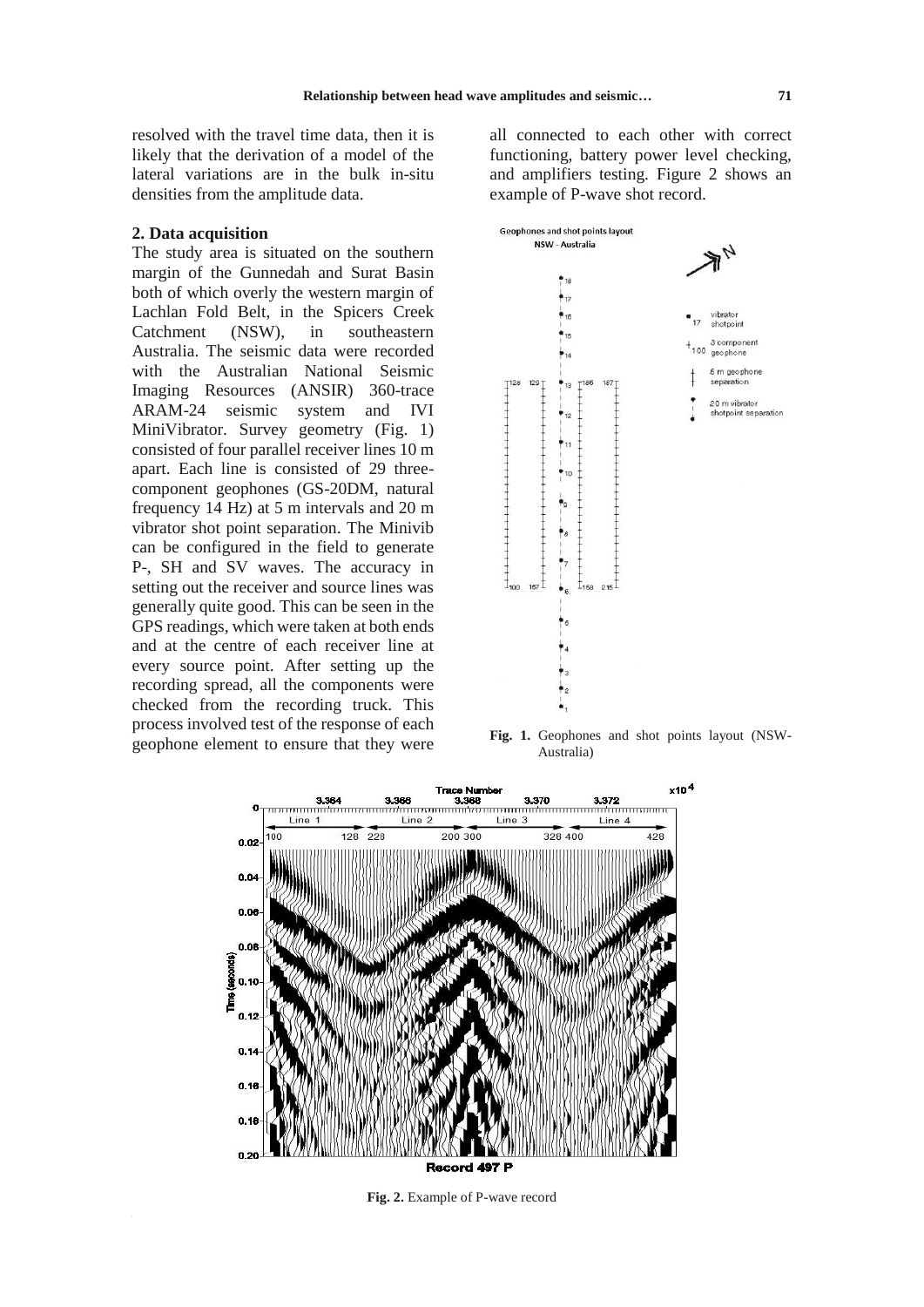# **3. Data processing**

Data were processed by Microsoft Excel, surfer, Visual-SUNT, Rayfract and seismic Un\*x program. Seismic Un\*x (SU) program was developed by the centre for wave phenomena at the Colorado School of Mines. These software packages were used to generate three-dimensional images, calculate velocity ratios of waves, pick the firstarrialtraveltimes, head wave amplitudes, display the shot records, process the full shot records and wave eikonaltraveltime (WET) tomography images.

It should be mentioned that before picking first arrivaltimes and head wave amplitude, two procedures which muted and killed traces were performed to improve the first-arrival picks. By using the muting, traces can be zeroed out either before or after the first-arrivals, whilst the killing enables removal of entire traces. The muting was done by the shell script 'mute' and the killing by the SU command 'sukill'. The muting and killing traces can improve the quality of first-arrival picking. Figure 3 shows the original cross line horizontal component shot record with considerable noise and dead traces and the same shot record after the killing and muting above the first-arrivals.

The determination of the seismic velocities in the refractor was a four-stage process. In the first stage, the traveltime from different source points were

phantomed then averaged. This process generated traveltimes which were largely free of picking random errors and, therefore, they were quite accurate. In the second stage, the time-depth algorithm of the Generalized Reciprocal Method (GRM) was used to generate corrections for any nearsurface irregularities. These corrections minimized the likelihood of generating artefacts related to the near-surface irregularities. In the third stage, the velocity analysis algorithm of the GRM was evaluated then averaged over a range of XY values. This averaging process effectively minimized the likelihood of generating artefacts related to variations in the depth to the refractor. In the final stage, the seismic velocities in the refractor were obtained by linear regression. The velocities for all wave-types (P, SV and SH) are shown in Figure 4.

In order to recognize any amplitude variations related to head coefficient, it was necessary to reduce the effect of geometrical spreading. To do this, we computed the amplitude product for each forward and reverse shot pair (Palmer, 2001b). The product of the forward and reverse shot amplitudes compensates for the effects of geometric spreading and dipping refractors (Palmer, 2003a, b). The amplitude product was calculated only for the P-waves since the S-waves did not show good consistency.



**Fig. 3.** (a) Shot record before killing and (b) muting and after killing and muting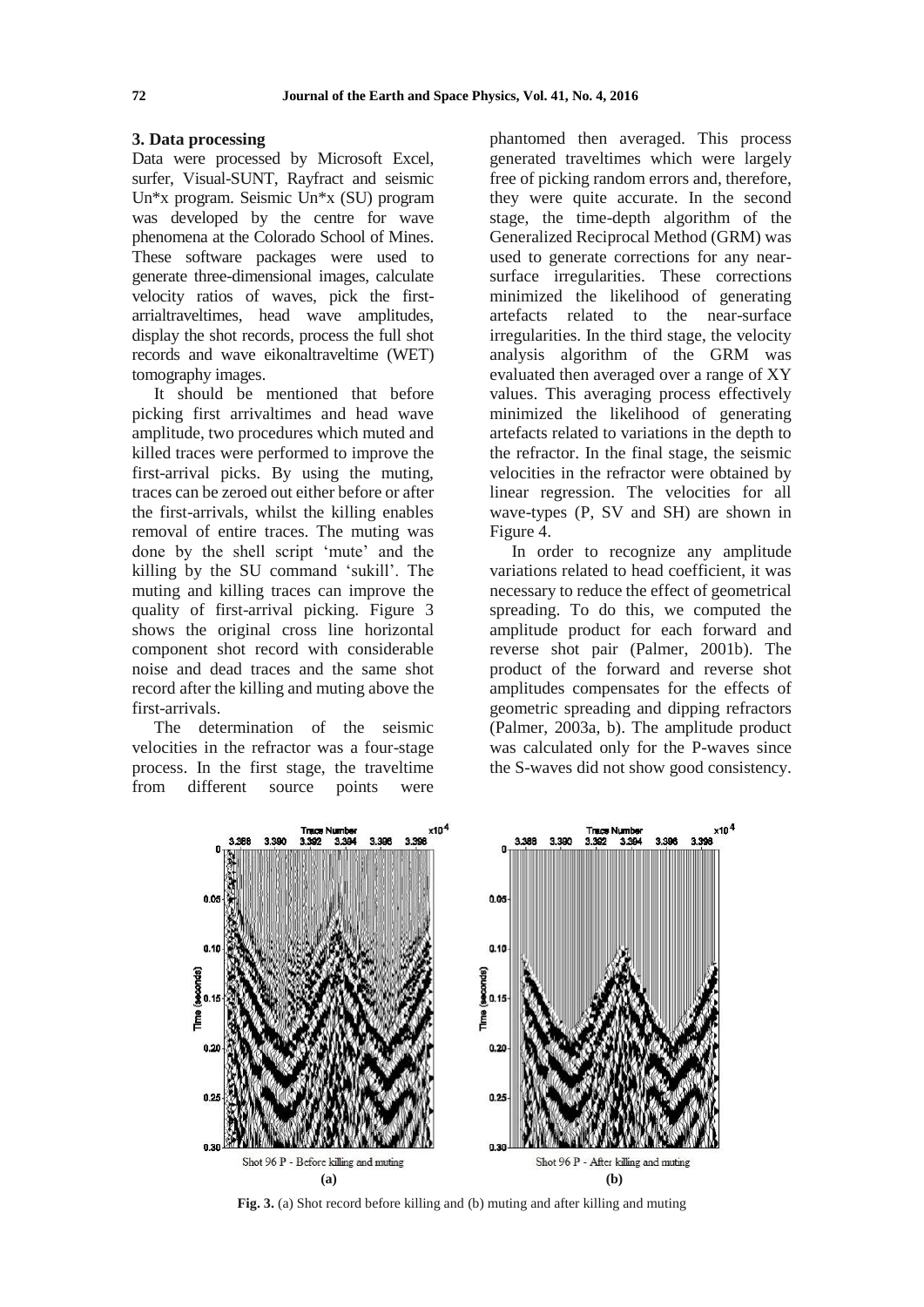

**Fig. 4.** Refractor seismic velocity for P-SH (h2N) –SV (h1w) waves.

The effectiveness of this operation can be seen in Figure 5. As it can be seen forward and reverse distance P-wave amplitudes for shots 5 and 14 was calculated with  $1/x$ ,  $1/x^2$ and  $1/x^3$ . The large geometric spreading component dominates. Meanwhile, the effects of geometric spreading have been

reduced. The product of this shot pair as well as a number of other offset shot pairs is shown in Figure 6. There are gross similarities in the shape of the amplitude products for all the shot pairs, suggesting that the variations are related to variations in the seismic velocities in the refractor.



**Fig. 5.** Forward and reverse distance P-wave amplitudes (with calculating 1/x, 1/x^2 and 1/x^3).



**Fig. 6.** The product of forward and reverse amplitudes for various offset shot pair.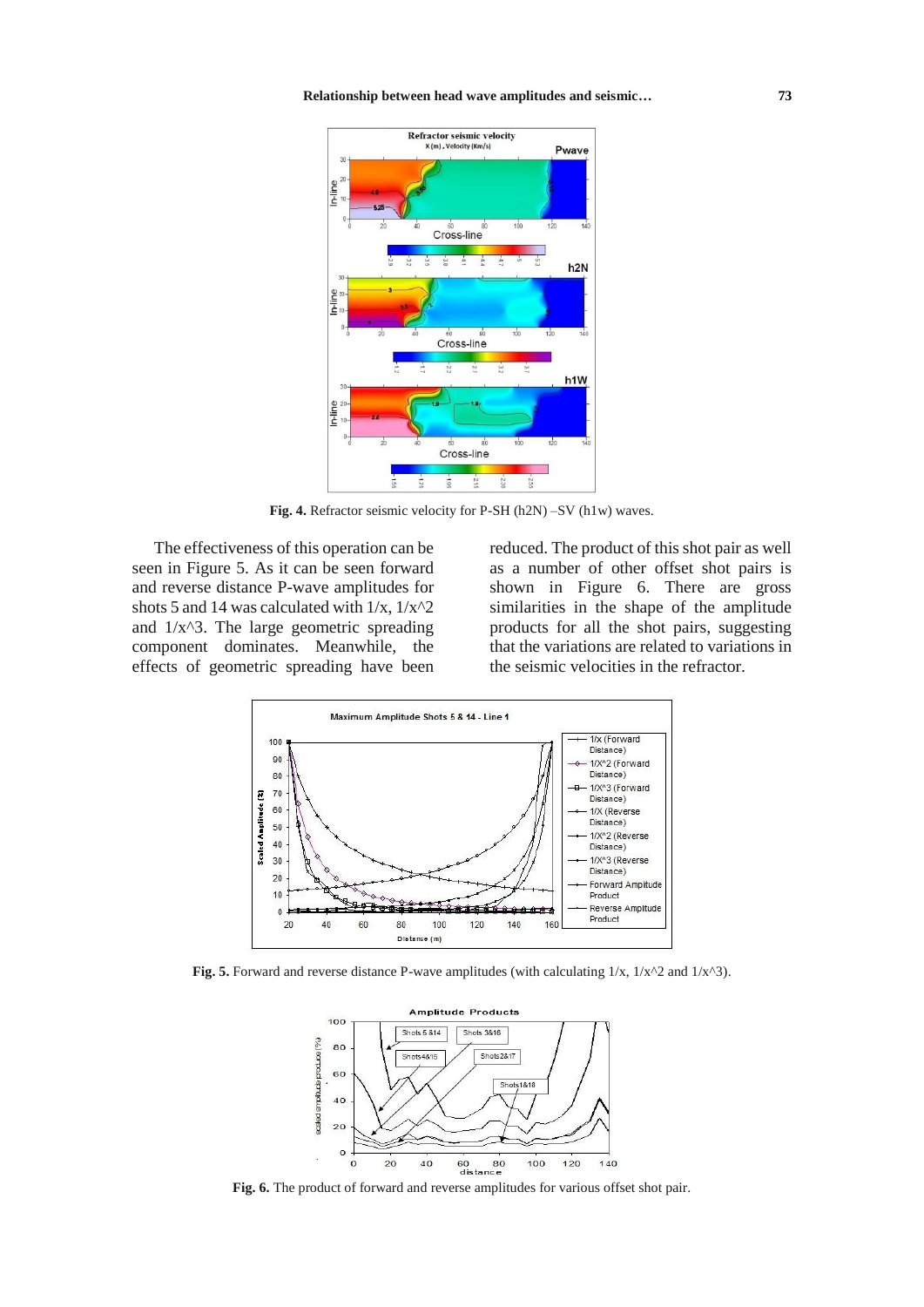#### **4. Traveltime tomography**

Wave Eikonal Traveltime (WET) tomography was used to generate a velocity depth section in every line for P-wave. WET tomography accommodates multiple signal paths. It contributes to each first break and is an efficient computational and robust geophysical method. WET inversion is a high frequency traveltime tomographic method. It is an efficient computational method, being an order of magnitude faster than wave equation traveltime inversion since only solutions to the eikonal equation are involved.

The first step was to generate starting model by using both one and two dimensional inversion methods. The delta-tv method was used to generate 1D starting models (Gebrande and Miller, 1985). This method is a pseudo tomographic method that yields one-dimensional velocity profiles for each common midpoint (CMP). This tuning ray inversion method delivers continuous depth vs. velocity profiles for all profile stations. The starting models were then refined with WET tomography until the modeled traveltimes is ideally matched with the field traveltimes. The starting models

 $-30 -$ 

 $\frac{1}{20}$ 

 $\frac{1}{40}$ 

were then refined with WET tomography until the modeled traveltimes were ideally matched with the field traveltime.

Figure 7 shows the final section from WET tomography. The section generated using 1D starting model with multiple layers off assumed constant vertical velocity gradients. Figure 8 shows the section generated using 2D starting model derived from the GRM. Despite the large differences in the sections, both fit the field data to acceptable accuracy.

# **5. Interpretation**

The theoretical basis for the derivation of insitu densities from head wave amplitudes is relatively straightforward (Palmer et al., 2005). Palmer (2001c) demonstrates that the product of the forward and reverse head wave amplitude compensates for geometric spreading and that the result is proportional to the head coefficient. The head coefficient is analogous to the transmission coefficient of the Zeoppritz equation and it describes the head wave amplitude in terms of the petrophysical properties in the two media.



**Fig. 8.** The section generated using 2D starting model (with GRM)

 $\frac{1}{80}$ 

 $100$ 

 $120$ 

 $140$ 

 $50^{\circ}$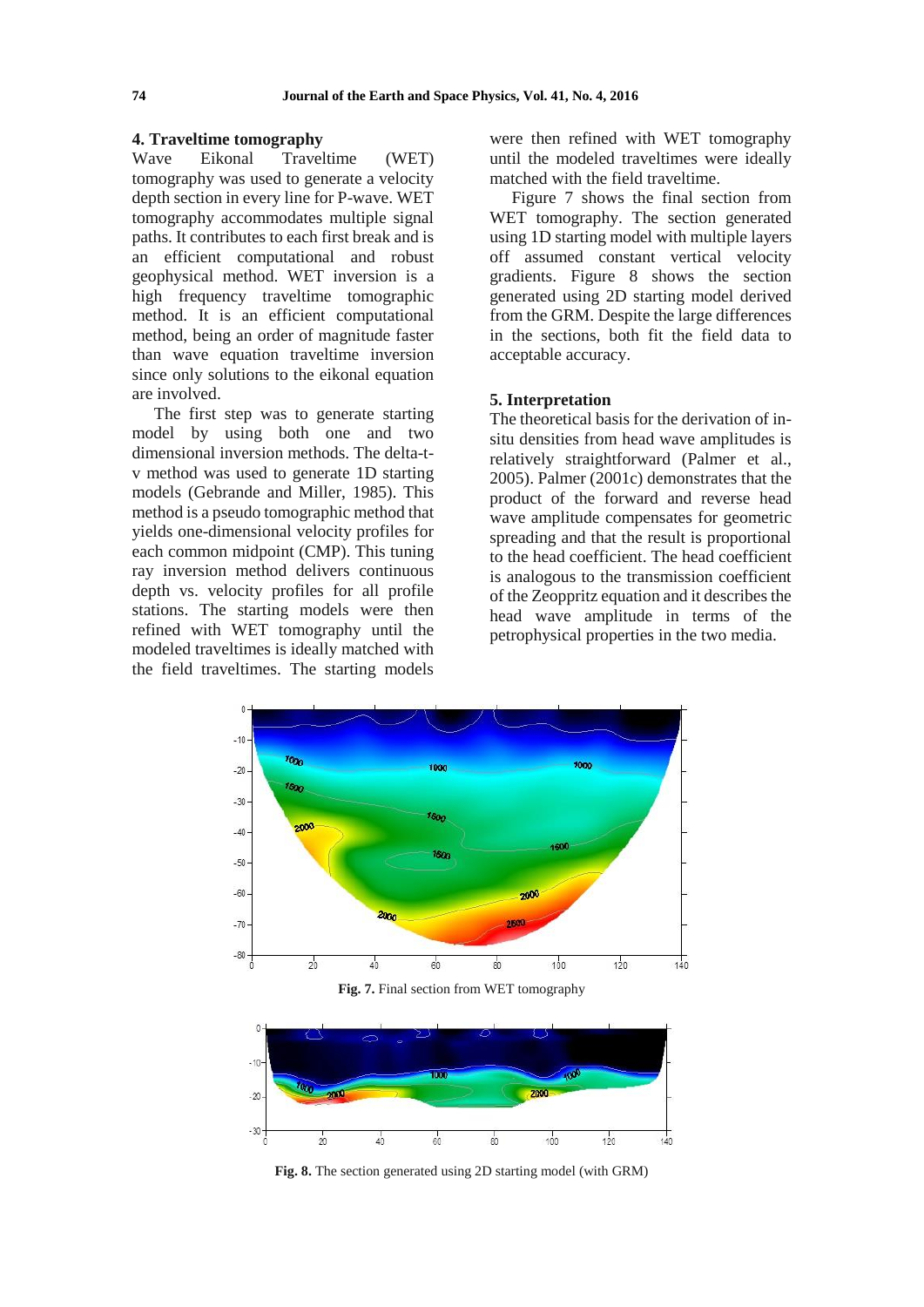

**Fig. 9.** Wireframe map of amplitude product for P-wave

Figure 5 shows the large amount of geometric spreading from a shot pair 20 m from the receiver spread, with the amplitudes decaying much faster than the reciprocal of the distance squared as in Figure 6. The removal of the geometric spreading component is the most effective between 20 and 100 m. There are also gross similarities in the shape of the amplitude products for all the shot pairs. This suggests that the variations are related to the head coefficient and hence to the variations in the seismic velocities in the refractor.

Figure 9 is the wireframe map of amplitude product with the geometric effect correction being applied. The map can be divided into three regions. A region of high amplitude product exists between cross-line among 0 to 60 m; a region of low amplitude product exists between cross-line among 60 m to 100 m; and a region of high amplitude product exists between cross-line among 100 m to 140 m. The presence of these regions suggests that variations in amplitudes are associated with velocity changes (Figs. 4, 7, 8) in the refractor. A considerable degree of noise is also evident on the amplitude products and is related to lateral variations in the near surface layers. The low amplitude between cross-line 0 to 20 m and high amplitude between cross-line 100 m to 120 m are possibly due to near surface effects in the study area.

In general, figures show the lateral changes in refractor in term of velocity for all type-waves. For all wave-types the boundary between the region of low and high seismic velocity is quite distinct. The first region is between cross-line 0 to 40 m, the second between 40 m to 110 m, the third between 110 to 140 m.

### **6. Conclusions**

Although, a detailed analysis of the head wave amplitudes did not generate useful results, the fact that the head wave amplitude is a function of the densities, as well as the seismic velocities, suggests that the joint inversion of seismic refraction traveltimes and head wave amplitudes should facilitate the determination of both seismic velocity and density models.

As it is usually the case, increased numbers of recording channels would have been beneficial. The consistent zoning of amplitude and refractor velocities for all wave-types (P-SH-SV) is compelling evidence for genuine lateral lithological changes within the bedrock especially for the second mentioned area (40 m to 110 m). These seismic velocities models together with the amplitude variations suggest a narrow shear zone at the second region (cross-line 40 to 110 m) characterized by low seismic velocities and increased depth of weathering. This variation in velocity and density produces head wave amplitude and head coefficient changes in refractor, even with refractors exhibiting large variations in depth and wavespeeds. As a result, the higher the contrast in the refractor wave speed the lower the head wave amplitude and vice versa.